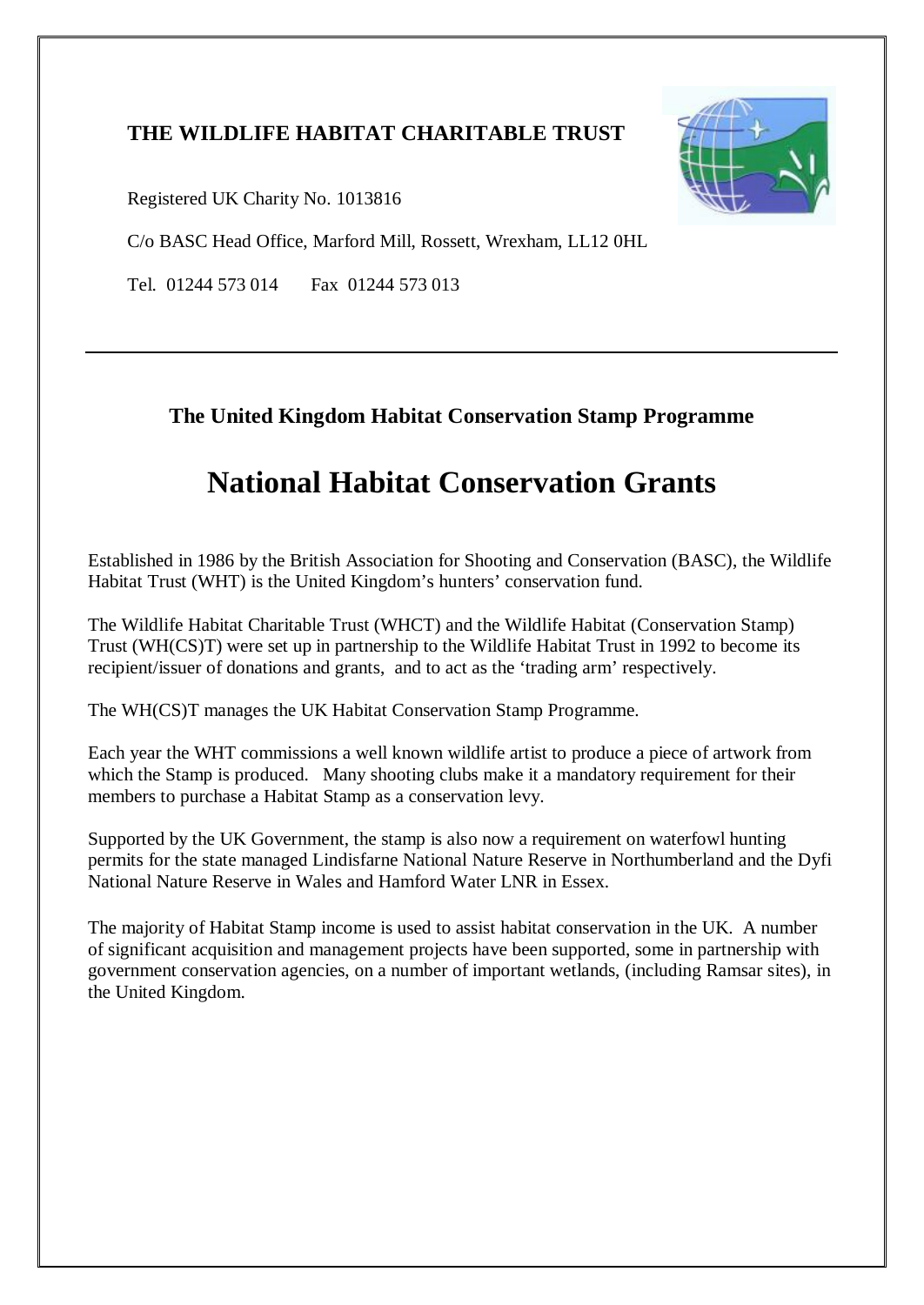#### **GRANT CRITERIA**

For both national and international grants the WHCT is keen to support projects which target the conservation of known breeding habitat of the UK'S hunted migratory species including:

Mallard *Anas platyrhynchus* European wigeon *Anas penelope* European green-winged teal *Anas crecca* Pintail *Anas acuta* tufted duck *Aythya fuligula* pochard *Anthya ferina* greylag goose *Anser anser* pink-footed goose *Anser brachyrhynchus*

#### **PROJECT TYPE**

The WHCT is willing to consider projects which fall within the following general categories;

- 1. Habitat protection measures
- 2. Habitat restoration and improvement
- 3. Preparation of management plans identifying conservation needs and establishing necessary management policy
- 4. Measures to involve local inhabitants/user groups in the sympathetic management of important sites/habitats
- 5. Projects which can demonstrate a positive contribution to the UK Biodiversity Action Plan.

It is also important that any project is shown to be well planned, sufficiently supervised on the ground, and capable of a level of success within a reasonable timescale.

#### **PROJECT SELECTION**

In selecting projects to support, the WHCT will consult closely with other necessary national organisations and agencies as appropriate. Projects carrying suitable endorsement by UK conservation agencies or appropriate non-governmental organisations will be viewed favourably.

**Submission of an application does not mean automatic entitlement to assistance.** However, all applications will be carefully considered by the WHCT Trustees.

Applications should be submitted as soon as possible to allow trustees sufficient time to consider them fully. Late applications may not give sufficient time for proper consideration and this may lead to applicants being disappointed.

#### **Please note that the WHCT's remit does not allow it to fund employment requests.**

Applicants are invited to complete the attached form and return it with any supporting documentation to:

The Wildlife Habitat Charitable Trust, c/o BASC, Marford Mill, Rossett, Wrexham. LL12 0HL. United Kingdom.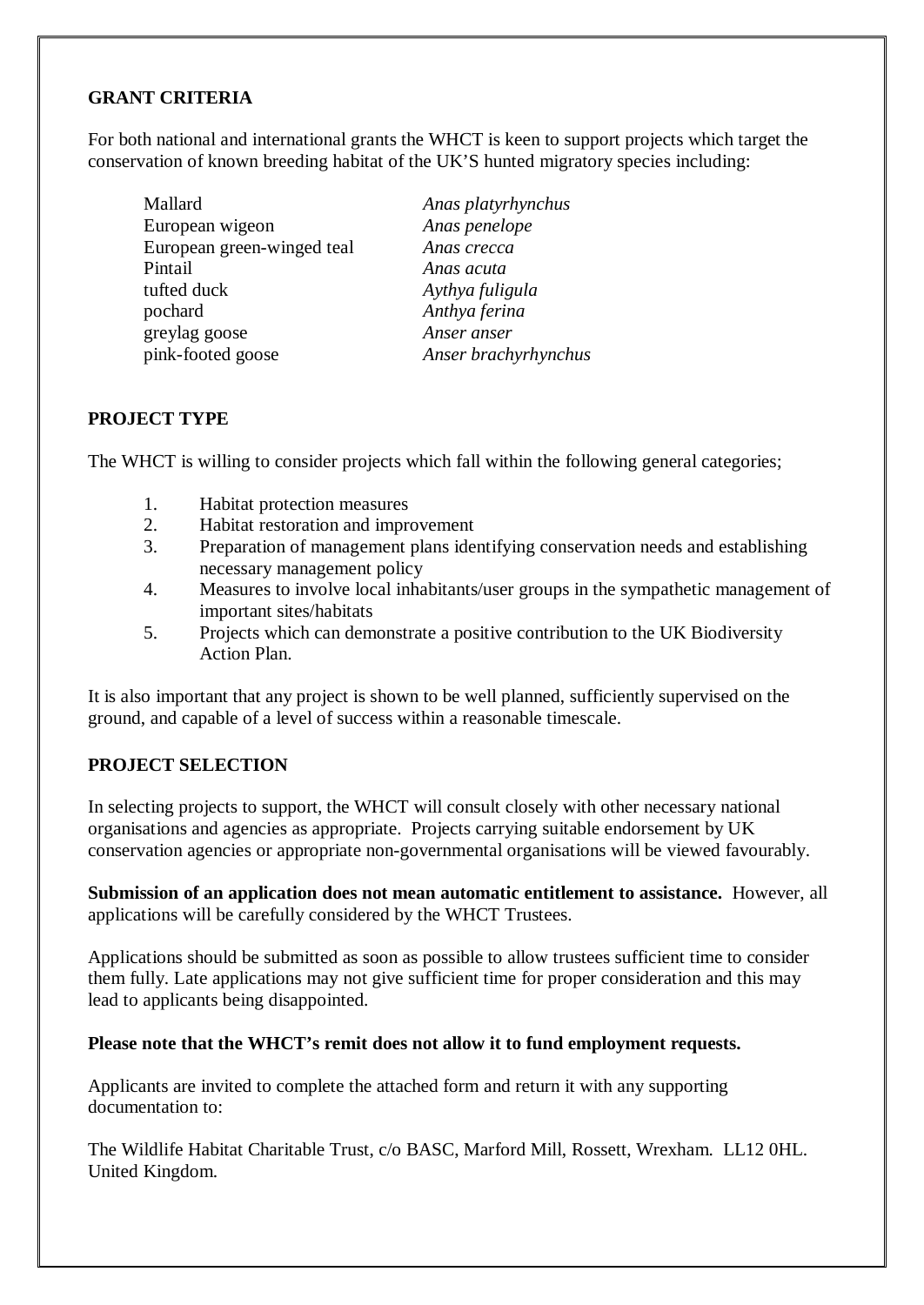### **THE WILDLIFE HABITAT CHARITABLE TRUST**

#### *NATIONAL PROJECT GRANT APPLICATION FORM*



**Please answer all questions as fully as possible.** 

PERSON making application, or ORGANISATION on whose behalf the application is made:

| Name:                            |                                                     |  |  |  |
|----------------------------------|-----------------------------------------------------|--|--|--|
| Status:                          |                                                     |  |  |  |
| Organisation<br>(if applicable): |                                                     |  |  |  |
| Address:                         |                                                     |  |  |  |
|                                  |                                                     |  |  |  |
|                                  |                                                     |  |  |  |
|                                  |                                                     |  |  |  |
| Tele No.                         |                                                     |  |  |  |
|                                  |                                                     |  |  |  |
|                                  |                                                     |  |  |  |
|                                  |                                                     |  |  |  |
|                                  |                                                     |  |  |  |
| PROJECT DETAILS                  |                                                     |  |  |  |
| <b>LOCATION</b> of Project       |                                                     |  |  |  |
|                                  |                                                     |  |  |  |
| <b>SITE STATUS</b>               | (National/International site designations)          |  |  |  |
|                                  | TIMESCALE - Is this project new or already started? |  |  |  |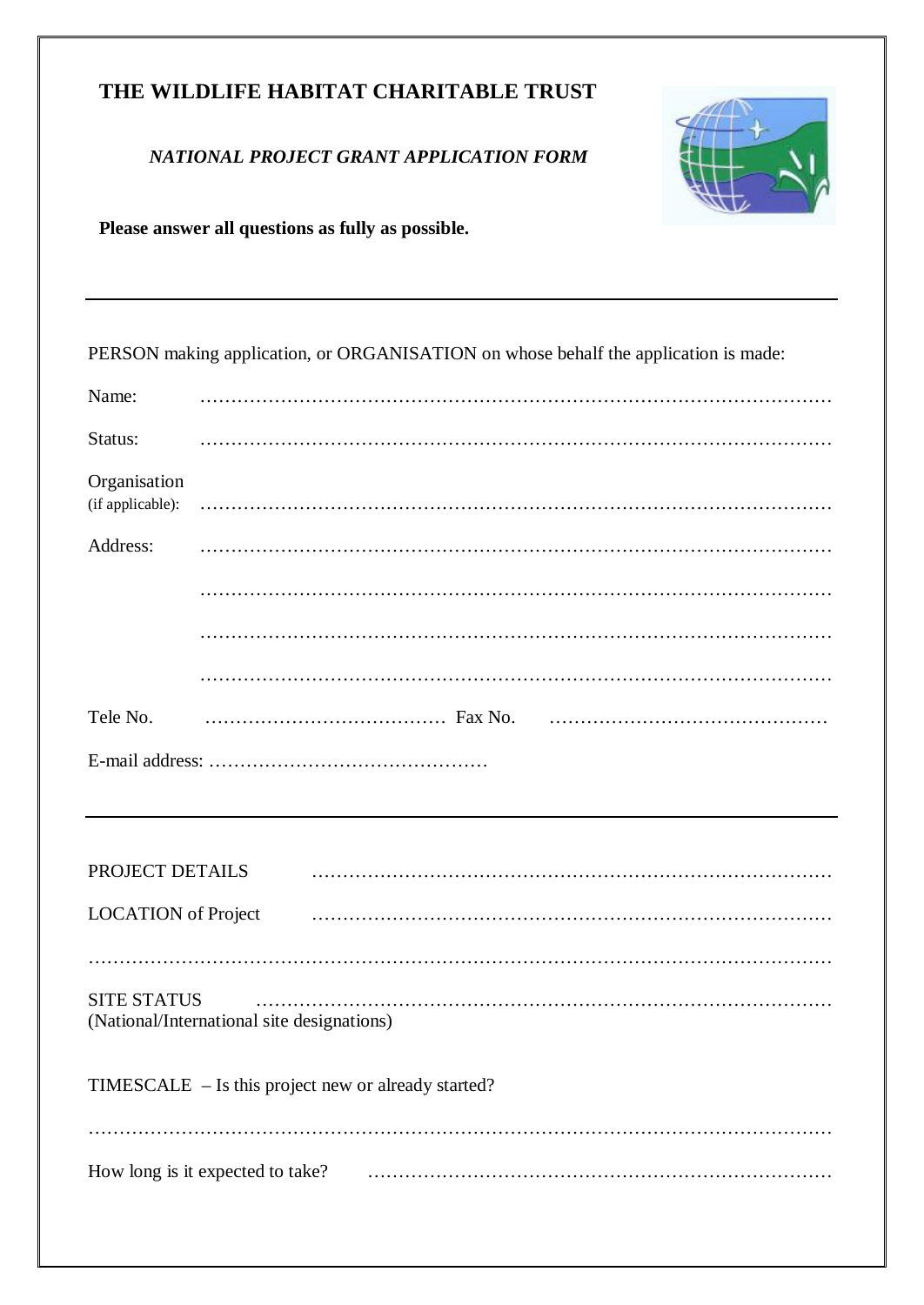BRIEF DESCRIPTION INCLUDING OBJECTIVES (continue on additional sheet if necessary). Please enclose maps, management plans, photographic images, site plans etc.

| <b>COSTS</b>                                                                                                                       |  |
|------------------------------------------------------------------------------------------------------------------------------------|--|
| TOTAL COST OF PROJECT                                                                                                              |  |
| AMOUNT OF GRANT YOU WISH TO APPLY FOR                                                                                              |  |
| OTHER SOURCES OF FUNDS                                                                                                             |  |
| a)                                                                                                                                 |  |
|                                                                                                                                    |  |
| b)                                                                                                                                 |  |
|                                                                                                                                    |  |
|                                                                                                                                    |  |
| PROJECT ENDORSEMENT<br>Does your project have the support of other government and/or non-governmental organisations? If<br>so who? |  |
|                                                                                                                                    |  |
|                                                                                                                                    |  |
| Please supply supporting documentation.                                                                                            |  |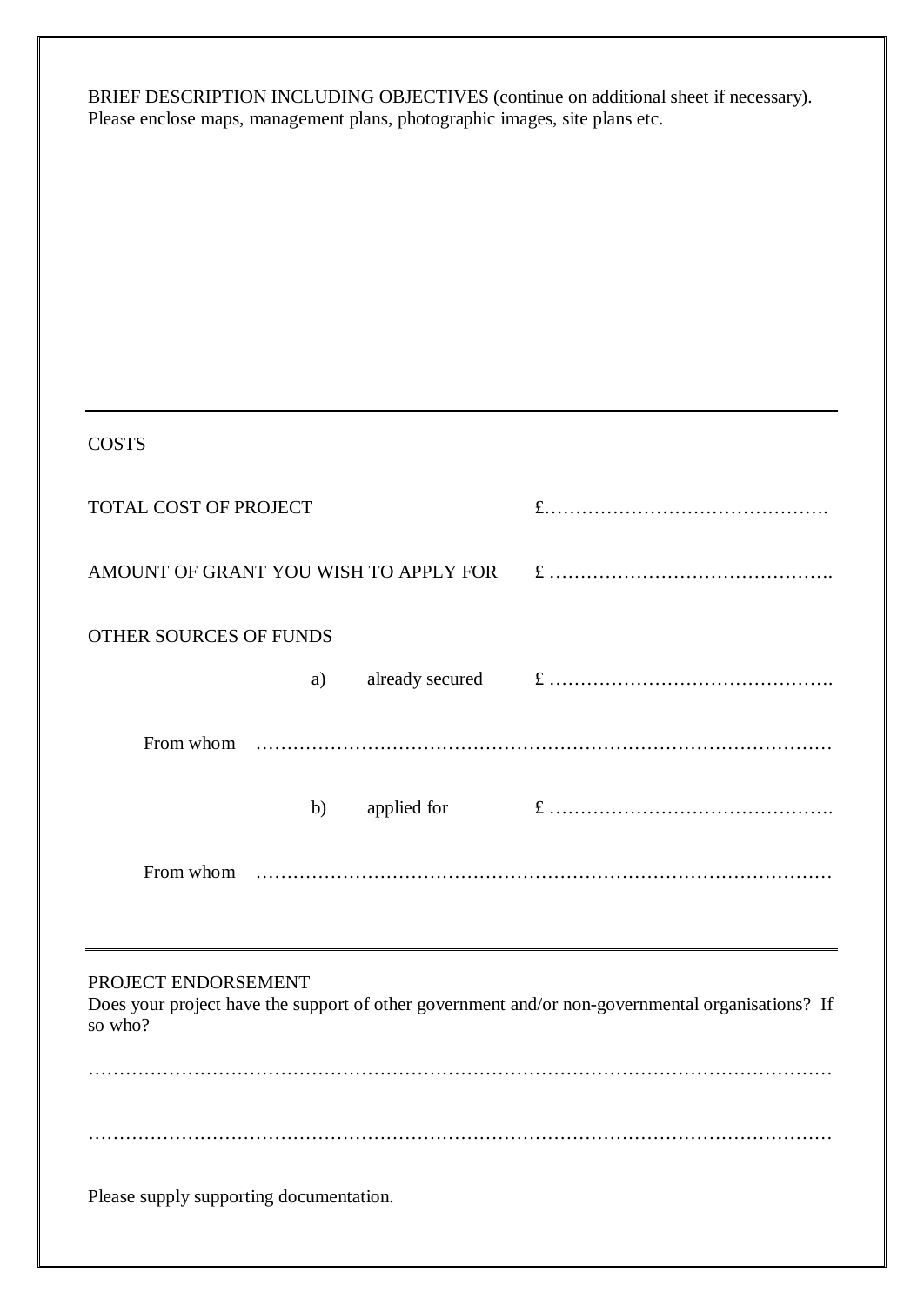#### DECLARATION

I have read the notes attached to this form and understand that in considering this application, the WHCT is at liberty to consult with other national organisations and agencies as appropriate.

I/We will be pleased to supply the Trust with any further information it may require.

SIGNED: …………………………………………………………………… (please print name in capitals) ………………………………………………………… DATE: ……………………………………………………………………

Please return the completed application form to:-

The Secretary, The Wildlife Habitat Charitable Trust, c/o BASC Head Office, Marford Mill, Rossett, Wrexham. LL12 0HL. United Kingdom. Tel. 01244 573 014, Fax 01244 573 014.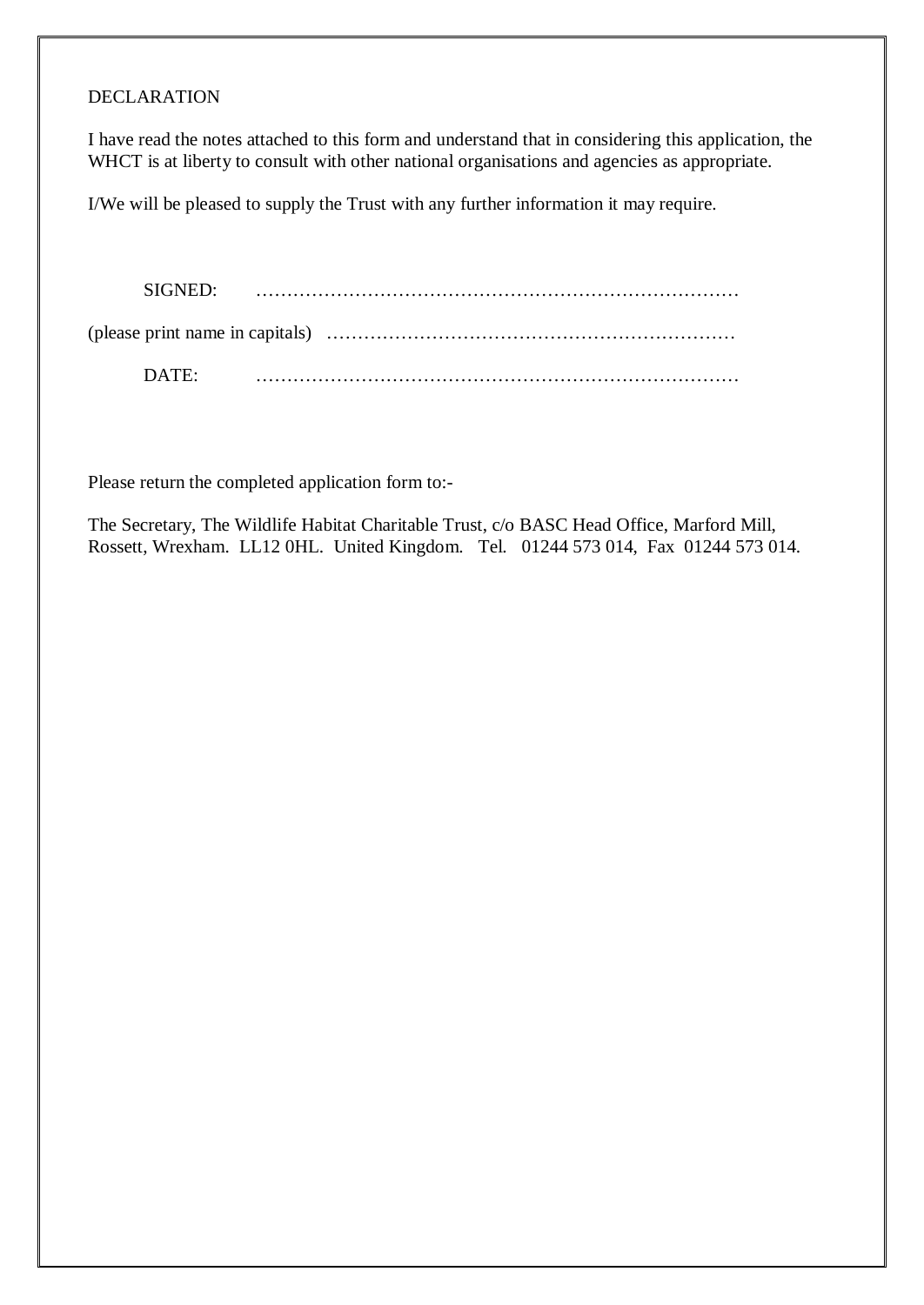### ANY ADDITIONAL POINTS

|--|--|